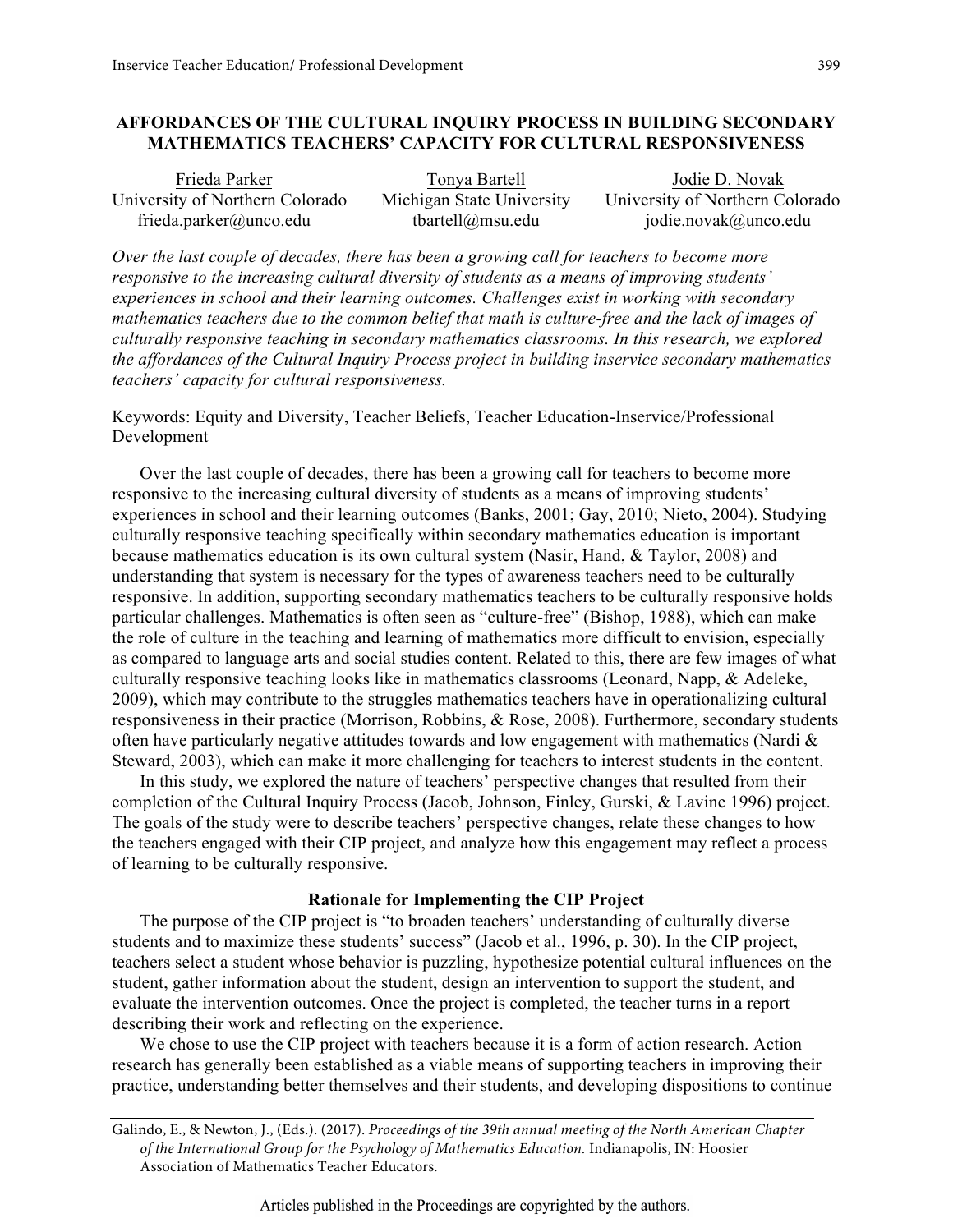studying their practice (Zeichner, 1993). Also, because action research is situated in the teacher's setting, teachers can generate images of what a particular change looks like. Furthermore, action research can support teachers in co-developing their beliefs and practices. While debate exists whether to prioritize building teachers' beliefs or behaviors, Gay (2010) argues that, "The more important issue is that examining beliefs and attitudes about cultural diversity, *along with* developing cognitive knowledge and pedagogical skills, are included as essential elements of teacher education" (p. 151).

Besides being a form of action research, we valued the CIP focus on exploring cultural influences on students' engagement in school. Jacob suggests that teachers in the United States tend to develop tacit knowledge of students in terms of psychology, thus leaving teachers less equipped to understand students in terms of culture. The goal of the CIP project is to "provide teachers with new ideas and approaches they can use in the future in culturally diverse classrooms" (Jacob et al., 1996, p. 32). We also valued the CIP's focus on specific students, which as Jacob et al. (1996) argue, provides an opportunity for teachers to consider culture at a personal level rather than relying on cultural generalities. Lastly, we appreciated the CIP website (http://cehdclass.gmu.edu/cip/g/gs/gs-top.htm) created by Jacob to support teachers in conducting the CIP.

#### **Theoretical Perspectives**

We drew on two theoretical perspectives for our research.

### **Cultural Responsiveness**

In order to analyze the degree to which teachers' perspective changes aligned with being culturally responsive, we used a framework we developed in related research (Parker, Bartell, & Novak, 2015). We view cultural responsiveness as dispositions grounded in cultural awareness to work to know, understand and support the engagement and learning of all students. Culturally responsive teachers, then, work to understand students' cultures and backgrounds and using such knowledge to support students' learning and cultural competence. Additionally, these teachers develop supportive student-teacher relationships based on culturally responsive care, have positive attitudes toward students' knowledge and experiences (i.e., reject deficit perspectives), and hold high expectations for student learning and achievement.

### **Critical Perspective**

Another disposition scholars have identified as important to cultural responsiveness is being able and willing to employ a critical perspective to surface, question, and, when appropriate, change the normative beliefs and practices that may influence students' engagement and success in school (Bartolome, 2004; Valencia, 2010). Bartolome (2004) has described two aspects of this critical perspective: political clarity and ideological clarity. Political clarity includes being able to understand the influence of the broader culture, such as political, economic, and social variables, on subordinated students' academic performance. Ideological clarity includes being able to explore the ways in which one's own beliefs uncritically reflect those of the broader culture. With political and ideological clarity, teachers are able to understand the role of culture in creating a status quo and to make visible the beliefs and practices embedded in that status quo as a means of questioning how normative beliefs and practices may be limiting some students' access to school success.

In order to analyze how teachers' engagement with the CIP project might support teachers in developing cultural responsive dispositions, we analyzed the degree to which the teachers were able to surface, question, and ultimately change their beliefs and practices around normative practices when these practices appeared to be hindering students' success in school. We focused on examining how teachers critically examined the beliefs and practices related to their expectations for student behavior since perspective changes teachers described in their projects mostly related to their

Galindo, E., & Newton, J., (Eds.). (2017). *Proceedings of the 39th annual meeting of the North American Chapter of the International Group for the Psychology of Mathematics Education.* Indianapolis, IN: Hoosier Association of Mathematics Teacher Educators.

400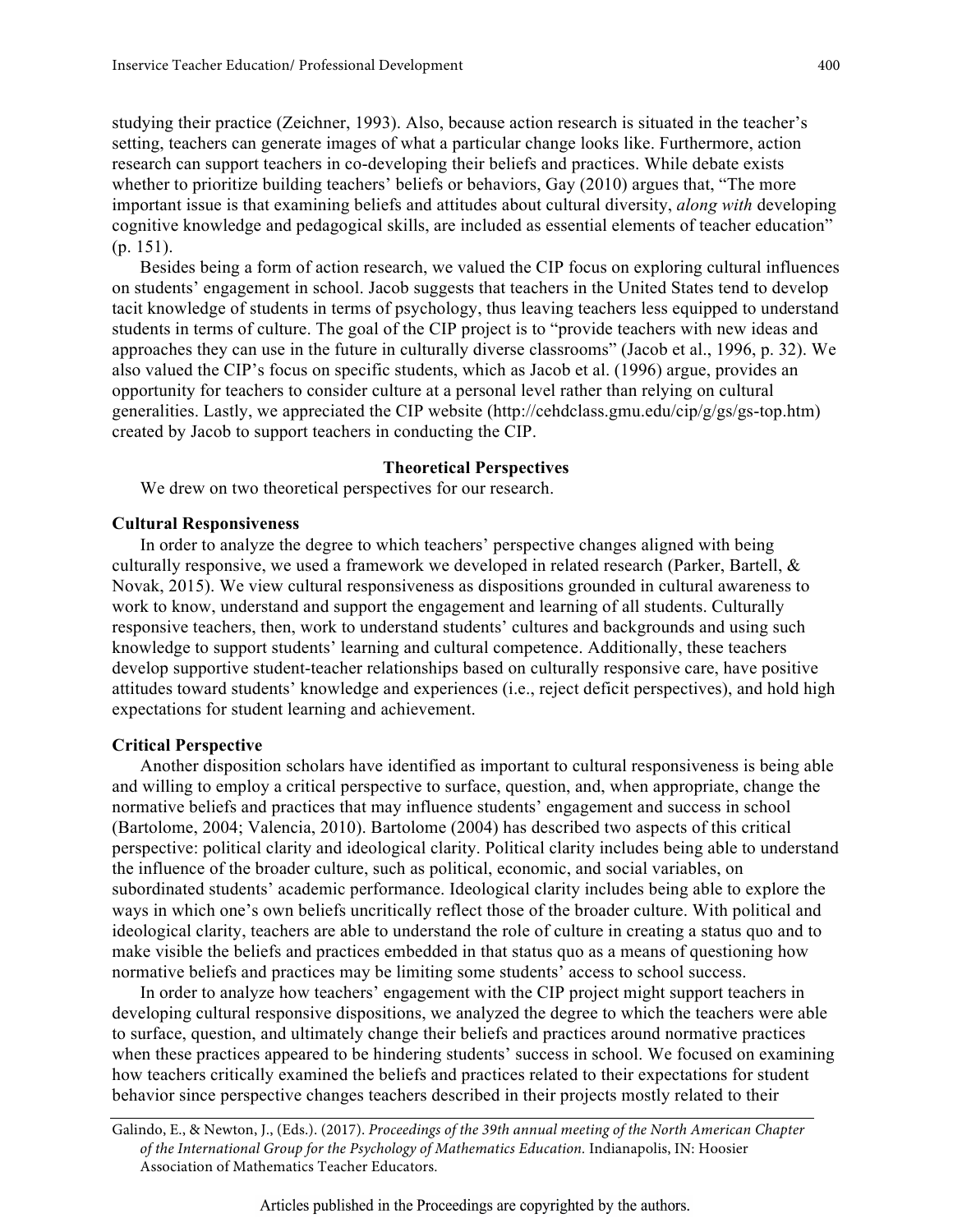expectations of student behavior. This likely occurred because the project involved teachers selecting students about whom they were puzzled and this puzzlement invariably involved why students were not behaving in desirable ways, with "desirable" being a value embedded in school culture. Attending to student expectations is important because it is an aspect of school culture that commonly influence student success - particularly underserved students (Lane, Wehby, & Cooley, 2006; Valencia, 2010). To understand whether teachers were able to enact the process of exploring normative practices with respect to their influence on student success, our data analysis involved juxtaposing teachers' perspective changes with their self-described normative beliefs and practices related to their expectations for students' behavior. Finally, to understand the nature of the teachers' perspective changes, we analyzed the perspective changes against our framework for cultural responsiveness.

### **Data Collection and Analysis**

The course that served as the context for this study was called *Culture in the Math Classroom* (CIMC). It was a required course that was part of a graduate program for practicing secondary mathematics teachers at a public doctoral-granting university in the Rocky Mountain region. The data we collected were 58 CIP projects submitted by teachers over four semesters of the CIMC course. The mathematics teaching experience of the teachers ranged from 2 to 22 years, with an average of 7 years. Almost all of the teachers identified as white. About 60% were women and 40% were men. The teachers taught in suburban or rural schools that typically had 27-35% minority students. Hispanic students were the largest minority group in most schools. The schools had 7-10% of students classified as English language learners and between 26-43% classified as lowsocioeconomic status.

Our research questions were:

- 1. How did teachers' perspective shifts relate to their normative beliefs and practices about student expectations?
- 2. To what extent did the teachers' perspective shifts indicate a building of capacity to engage in culturally responsive pedagogy?

For data analysis, we drew on narrative inquiry, which is a set of tools and perspectives based on the idea that it is possible to explore how people make sense of their experiences through the stories they tell (Clandinin & Connelly, 2000). We chose narrative inquiry because 1) we wanted to understand teachers' perspective shifts in terms of their experiences conducting the CIP project and 2) the CIP project reports typically were written as stories.

The first step in analyzing the project was to identify projects with valid perspective changes. To do this, we included in the data analysis pool only those projects in which the teachers 1) followed the CIP project guidelines, 2) wrote reflections that appeared to align with their project activities, and 3) included in their reflections a description of a perspective change likely to influence their practice. Thirty of the 58 projects met all three of these criteria. The focus students in the 30 projects consisted of 12 girls and 18 boys. Four of the students were identified as white and in 12 cases, the student's race or ethnicity was not specified by the teacher, likely because the focus student was white. In 14 projects, the teachers identified their focus student as being of mixed race/ethnicity (*N*=3), Hispanic (*N*=8), African-American (*N*=1), or Native American (*N*=2).

The next step in the data analysis was to identify the student expectations the teachers' perspective changes related to. In 28 of the 30 projects, the teachers explored one or more of the following student expectations:

• Students should seek help if they are struggling (*N*=8).

Galindo, E., & Newton, J., (Eds.). (2017). *Proceedings of the 39th annual meeting of the North American Chapter of the International Group for the Psychology of Mathematics Education.* Indianapolis, IN: Hoosier Association of Mathematics Teacher Educators.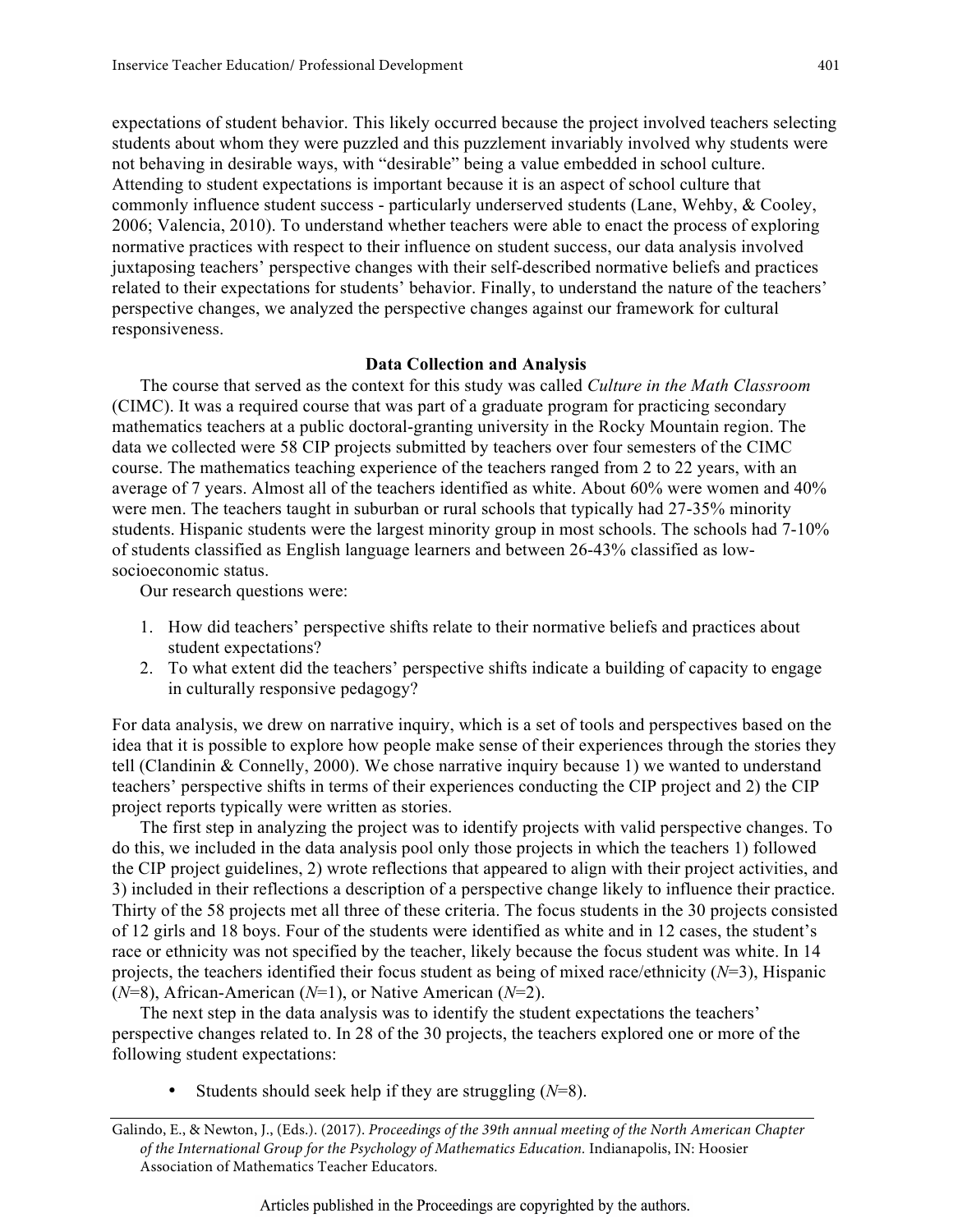- Students should complete their homework (*N*=14).
- Students should engage in class discourse (*N*=8).
- Students should value learning mathematics (*N*=6).

For each student expectation, the set of projects involving this expectation were analyzed to discern the normative beliefs and practices the teachers associated with the expectation, the types of interventions the teachers implemented to address their focus student's behavior, and the nature of the perspective changes the teachers described.

# **Normative Beliefs and Practices about Student Expectations and Perspective Shifts**

For each of the four normative student expectations we identified in the teachers' CIP projects, we illustrate the beliefs and practices associated with them by describing how the teachers identified the expectation, why they believed the expectation was important, and how they typically responded to students who did not comply with the expectation. We then describe the types of interventions the teachers implemented and the perspective shifts the teachers had with respect to the student expectation.

# **Students Should Seek Help if They Are Struggling**

Eight projects focused on the expectation that students should seek help if they are struggling. Half of these teachers mentioned that they thought the struggling student should seek help because not seeking help was limiting the student's success. Seven of the teachers provided some indications of how they would normally respond to struggling students who did not actively seek help. Four teachers suggested they would have responded in a limited way. For example, one teacher said he would invite students in for assistance outside class, but if they did not take him up on his invitation, he would not pursue the issue further. Another teacher said she would help the student pass the course, but would not think more broadly in terms of getting the student support outside of class. Statements made by three teachers indicated they would not actively respond to the student. For example, one teacher wrote that initially he had assumed that his focus student did not care about learning. Another teacher wrote that at the outset of the project he did not know how to support shy, low-achieving students.

The intervention teachers often selected for their focus student involved additional tutoring outside class. Sometimes the teacher did the tutoring and sometimes another tutor was found. Another intervention was changing seating arrangements in class so the student was more comfortable talking to at least one classmate. Other interventions were particular to the focus student's needs. For example, one teacher wanted to build the focus student's confidence in discussing mathematics and arranged for the focus student to be a tutor.

Themes in the teachers' perspective shifts included 1) the teacher needed to be proactive in finding additional supports for the struggling student and 2) in order to provide appropriate supports, the teacher needed to communicate with the student to understand the student's perspectives, issues, and goals.

## **Students Should Complete their Homework**

Students needing to complete their homework was addressed in almost half (*N*=14) of the analysis pool projects. Seven of these teachers focused exclusively on supporting their student to complete homework and another five teachers focused on homework as well as the student's participation in class discourse. Typically, homework completion, and sometimes correctness, was part of the course grade, so when students did not complete their homework, their course grade suffered. However, the teachers believed that doing homework improved a student's learning of the mathematics, and this in turn, affected how well students performed on assessments, which also

Galindo, E., & Newton, J., (Eds.). (2017). *Proceedings of the 39th annual meeting of the North American Chapter of the International Group for the Psychology of Mathematics Education.* Indianapolis, IN: Hoosier Association of Mathematics Teacher Educators.

402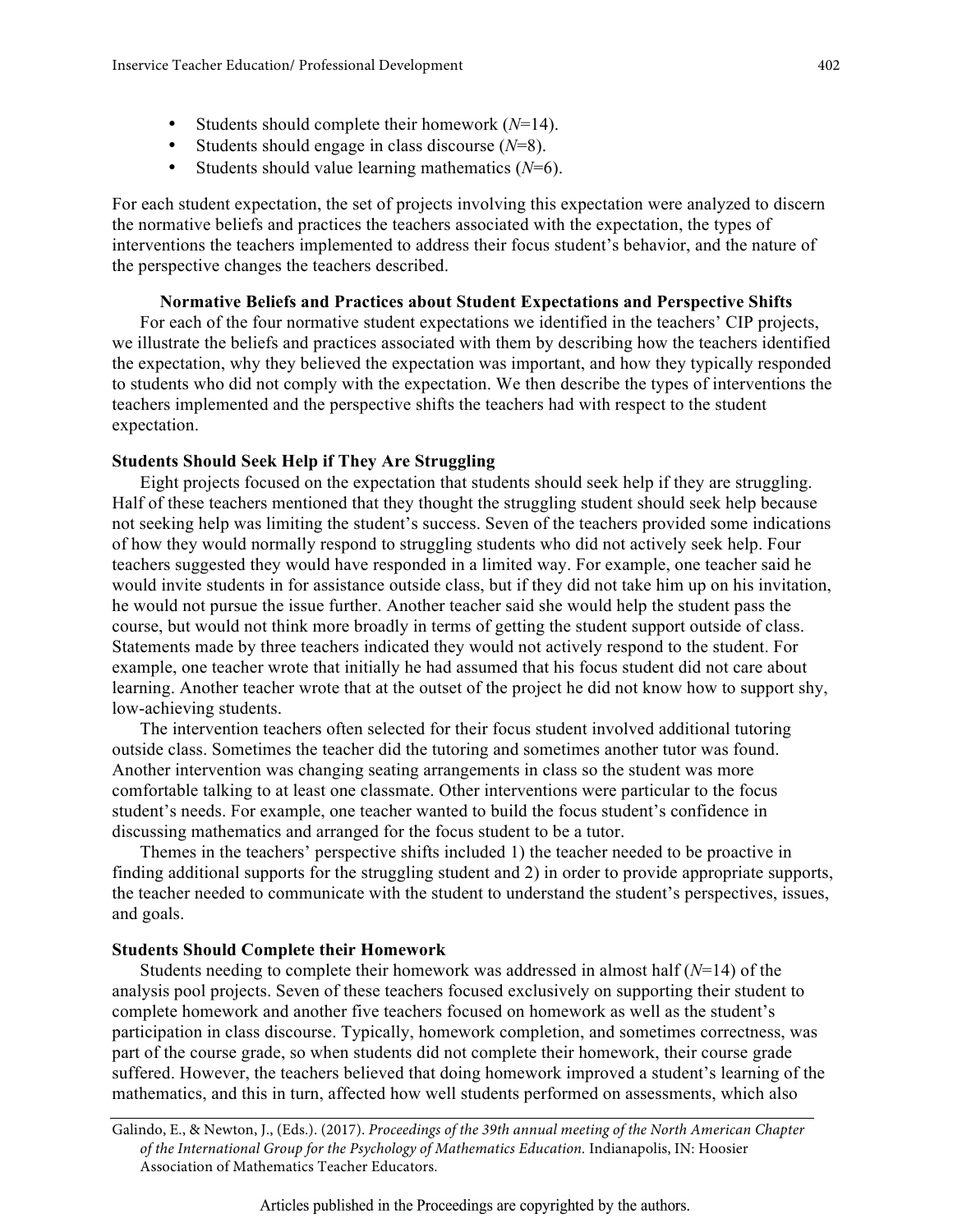affected the course grade. The majority of teachers (*N*=10) made statements suggesting they did not initially have a way of responding to students who do not complete their homework. Four of these teachers attributed a student not completing homework to characteristics of the student and/or their family.

Teachers created different types of interventions to support their focus student with completing homework. Six teachers focused on the student feeling more comfortable and successful in class, such as by interacting with the student more often. Four teachers focused on helping the student be more organized to know what the homework assignments were, when they were due, and what materials were needed. Two teachers found time for their student to start homework in school. Two teachers changed their homework policies to accommodate their students. One of these teachers decided to grade only the homework the student completed in class, as long as the student did well on assessments. The other teacher disallowed partial credit for late homework for the focus student as he admitted he postponed doing homework if he knew he had some leeway.

Teachers indicated that they learned that a student not completing homework was not necessarily because the student was lazy or did not value their learning, but instead may be due to psychological or logistical issues that could be addressed at school. One teacher found out his focus student had experienced a trauma the previous year for which she had kept silent and therefore had not received any support. Once that was addressed, her school engagement, including homework completion, improved. Besides the two teachers who elected to change their homework policy, two other teachers questioned how they were approaching what they assigned for homework and even the necessity of homework. While these teachers decided to retain homework in the short run, they indicated they thought that homework merited further consideration. Most of the other teachers indicated that they could influence a student's tendency to complete homework by building a better relationship with the student so that the student felt cared for by the teacher and so the teacher better understood the student's needs.

#### **Students Should Engage in Classroom Discourse**

Eight teachers expressed concern that their focus student did not engage appropriately in classroom discourse, such as contributing to whole class discussions or engaging productively with group members. Only one teacher focused exclusively on this normative expectation. Other teachers lumped this with one or more other behaviors, such as not completing homework. Two teachers described reasons for students to engage in classroom discourse other than it generally supporting student learning. One teacher explained that the curriculum she used included an expectation that students discuss their ideas with each other. The other teacher cited research that reported good social skills were valued by employers. The teacher believed that high school was a good time for students to develop these skills. None of the teachers indicated ways in which they would normally respond to students who did not engage in classroom discourse. One teacher noted, "As a staff we have focused on the students that are culturally different for more visual reasons (e.g., race, clothing, etc.) but we haven't focused on the other students who are culturally different for less obvious reasons such as beliefs about social interactions."

Teachers' interventions for addressing this normative expectation included redirecting off-task behavior, changing the student's seat assignment, assigning competence to the student (Horn, 2012), speaking directly with the student about what behavior is desired and why, providing positive reinforcement for the desired behavior, and developing a closer relationship with the student.

Teachers' reflections focused on what they had learned about their ability to influence the classroom culture, which in turn could influence student engagement.

Galindo, E., & Newton, J., (Eds.). (2017). *Proceedings of the 39th annual meeting of the North American Chapter of the International Group for the Psychology of Mathematics Education.* Indianapolis, IN: Hoosier Association of Mathematics Teacher Educators.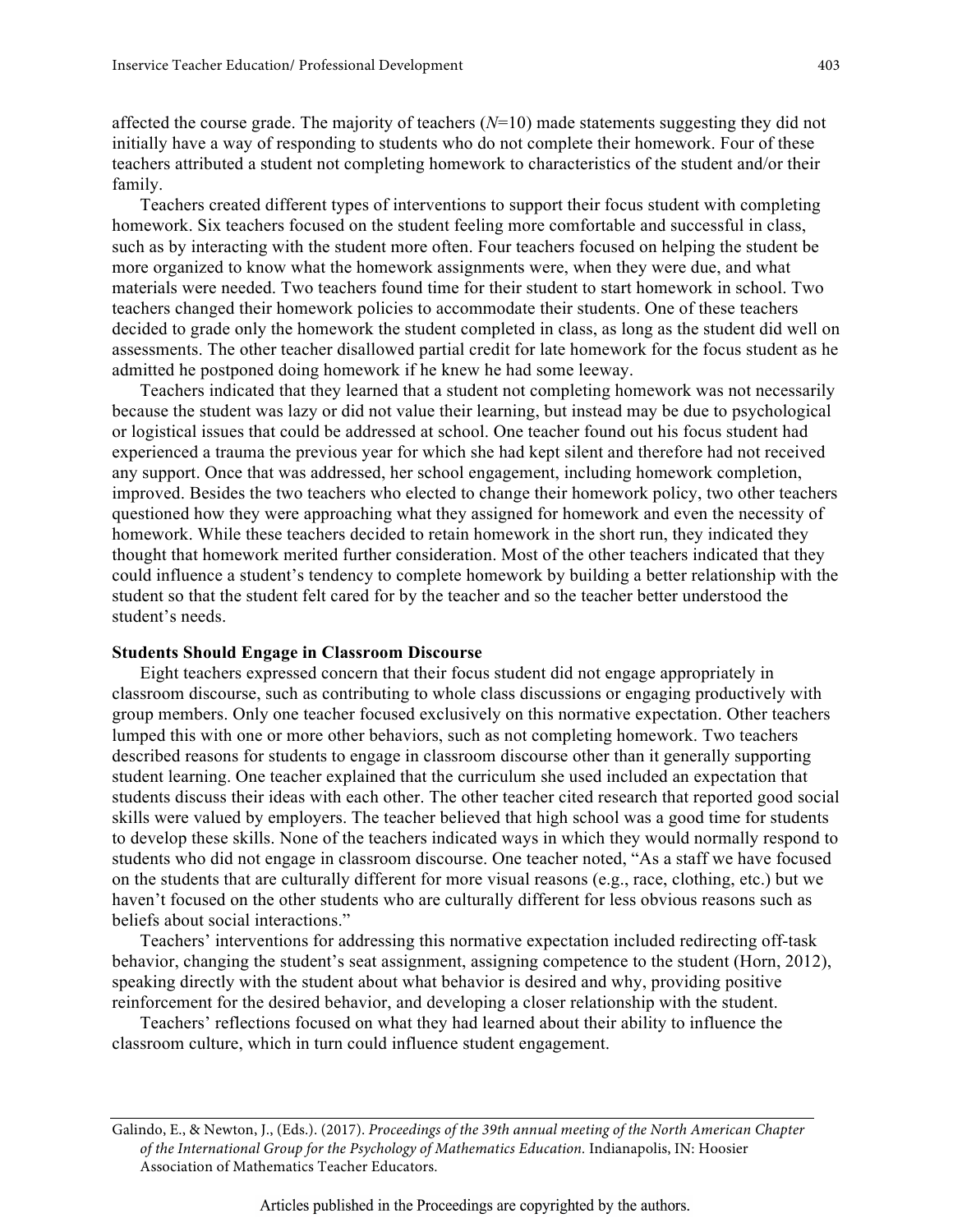### **Students Should Value Learning Mathematics**

Instead of focusing on the student's behaviors, six teachers ended up attempting to address their student's lack of interest in learning mathematics. In all but one case, the teachers' puzzlements were focused on their students' behaviors, but after speaking with their students during data collection, they decided to address their students' motivation to learn mathematics. These teachers did not provide much detail on why the students should value learning school mathematics, although, in the context of the project, there was an implicit assumption that students valuing learning mathematics would lead them to be more successful in class and even in completing high school. The teachers did not indicate they had particular ways of addressing their students' lack of interest in learning mathematics. One reason for this is captured in a teacher's question: "How do you reach a student who does not see value in mathematics?" which suggests readily available methods of approaching this issue were not known.

All of these teachers included as part or as the entirety of their intervention creating one or more lessons they believed incorporated context that would have more meaning for their focus student and possibly the class as a whole. In their project reflections, all six teachers indicated they felt more empowered to influence students' interest in mathematics by introducing context in their instruction that related better to students' lives.

### **Perspective Shifts and Cultural Responsiveness**

The normative expectations teachers focused on in their projects were behaviors and attitudes teachers believed students should comply with to be successful in school. Teachers who reflected on their own beliefs and lived experiences found the normative expectations so obviously appropriate that they had a hard time imagining why someone would not follow them, except if the person were somehow "faulty," such as being lazy or not caring about their education. When the teachers attributed non-compliance to a student's inherent characteristics, the teachers typically did not feel able to address the mismatch between students' behaviors and what was expected of them.

While the teachers tended to focus on one, or at most two, of the four identified normative expectations of students, the teachers typically expressed perspective shifts in more general terms about how to approach supporting students. We found that overall, teachers' perspective shifts aligned with some aspect of the following narrative:

I need to be proactive in knowing my students' backgrounds, perspectives on school, and goals. This process of knowing my students allows me to understand how to meet my students' needs and helps me to build better relationships with my students. Often, my assumptions about the student, such as that they do not care about their education or are lazy, are incorrect. Instead, school policies and the classroom culture can be negatively impacting students' engagement. Working on making the classroom a safe place, creating lessons that are meaningful to students, and implementing supports outside the classroom are within my power as a teacher.

No teacher expressed a perspective shift that encompassed the entirety of this narrative. However, most teachers emphasized one or two elements of the overall shift. This narrative contrasts with the teachers' normative beliefs and practices as it expresses:

- A stronger sense of responsibility for getting to know their students and responding to their needs
- An awareness that their assumptions about their students' perspectives and capabilities might not be accurate
- More self-confidence in their ability to design effective interventions for students

Galindo, E., & Newton, J., (Eds.). (2017). *Proceedings of the 39th annual meeting of the North American Chapter of the International Group for the Psychology of Mathematics Education.* Indianapolis, IN: Hoosier Association of Mathematics Teacher Educators.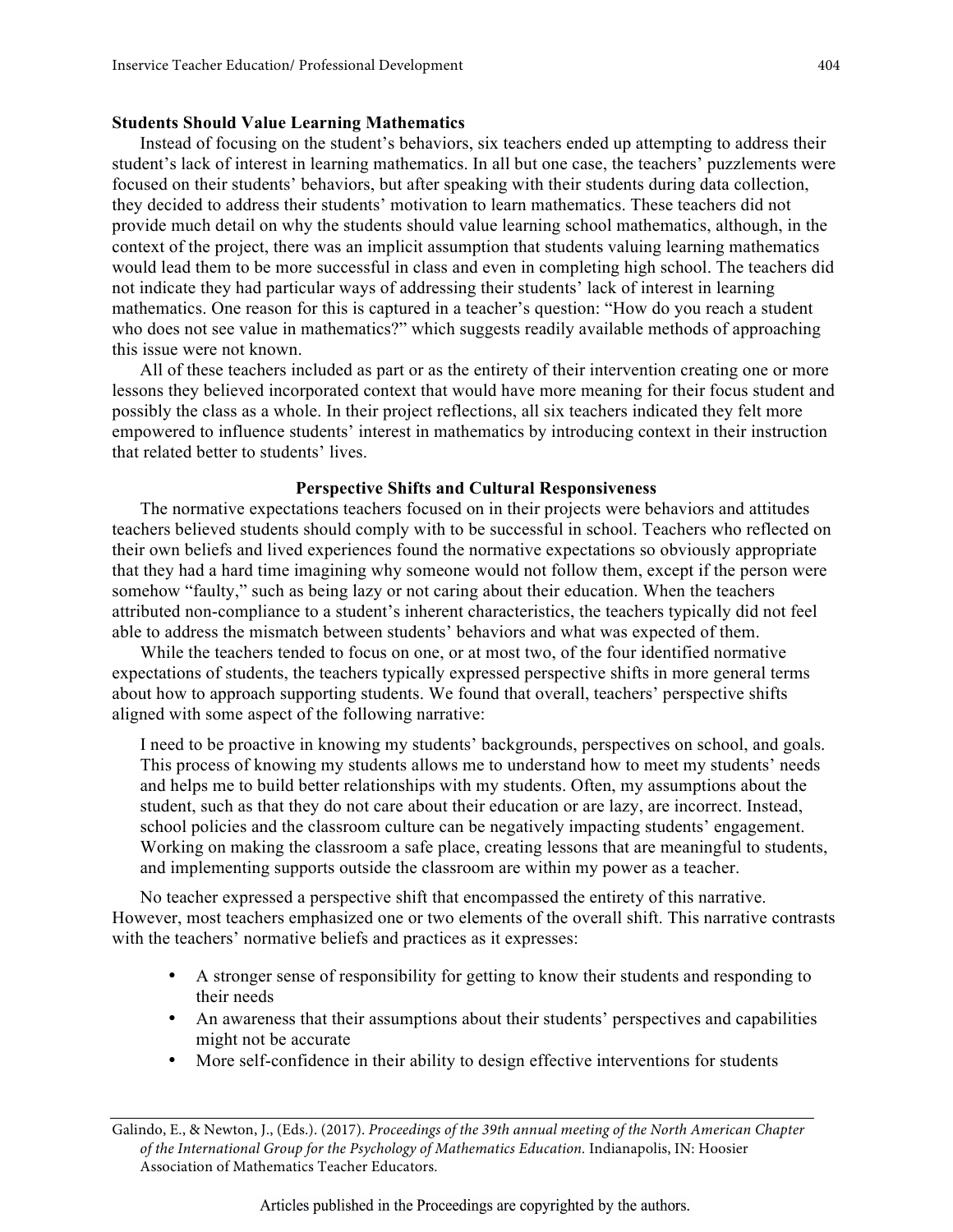• More open-mindedness in considering the need to change their practices or school policy to better support students

The perspective shifts indicated by the teachers suggest they built their capacity for being culturally responsive in that teachers were more willing to take up the work of understanding and supporting students, less likely to engage in deficit thinking, and more confident and open in their thinking about ways to support students' school engagement and achievement.

In terms of developing a critical perspective, the teachers in this study appeared to exhibit more ideological clarity than political clarity in that they questioned their personal normative beliefs and practices related to the expectations they held for students, but did not reflect on the influence of the broader school and societal cultures. This could be a function of the CIP project or the way it was facilitated. It could also be representative of the way in which people's cultural awareness evolves "from a self-centered state to identification with society and eventually to the larger global community" (McAllister & Irvine, p. 18, 2000).

### **Discussion**

The nature of the perspective changes teachers expressed aligned with being culturally responsive in that teachers indicated an increased willingness and confidence in reaching out to, understanding, and supporting students they initially find puzzling. We cannot make definitive claims about what aspects of the CIP project might be responsible for the ways teachers engaged with and learned from the project, but we do believe that the project characteristics we identified in our rationale to implement the CIP are likely mechanisms. Another factor might have been teachers' propensity to be empathetic towards their students. Teachers sometimes wrote about their experiences with their students in moving and passionate ways. Goodman's (2000) research suggests that empathy is often one of the orientations that can move people from privileged groups to take action towards social justice. It is possible many of the teachers in the CIMC course had this orientation, which contributed to their engagement with and learning from the CIP project. Understanding what teachers may bring to the work of building cultural awareness can support teacher educators in conceptualizing teachers as "competent learners who bring rich resources to their learning" (Lowenstein, 2009, p. 187).

Additional factors may have influenced teacher engagement with the CIP project. First, during the project implementation, the instructors offered feedback to the teachers at several points, which may have also influenced teacher thinking. Second was their participation in the CIMC course. The course content and other activities may have supported the development of knowledge and skills that pre-disposed teachers to explore the role of culture more successfully than they would have otherwise. The beginning of the course delved into theoretical foundations by asking: What is culture? How can examining students' home culture influence their experiences at school? Is mathematics culture-free? What are the central tenets of culturally relevant pedagogy? The remainder of the course explored issues involving culture and student learning including student motivation, status and small group work, language in the classroom, the purpose of mathematics education, and teaching math for social justice. Teachers also completed projects analyzing case studies, exploring an aspect of their local community, and implementing a change in their instruction to improve student motivation.

A limitation of our work is that we did not follow the teachers into their schools and classrooms after they completed the course, so we cannot describe what teachers brought into their ongoing practice. An area of further exploration would be to explore the impacts on teachers' cultural awareness and cultural responsiveness in the projects where teachers did not indicate a perspective change. In half the projects, though, teachers' engagement with the CIP project indicated they created

Articles published in the Proceedings are copyrighted by the authors.

Galindo, E., & Newton, J., (Eds.). (2017). *Proceedings of the 39th annual meeting of the North American Chapter of the International Group for the Psychology of Mathematics Education.* Indianapolis, IN: Hoosier Association of Mathematics Teacher Educators.